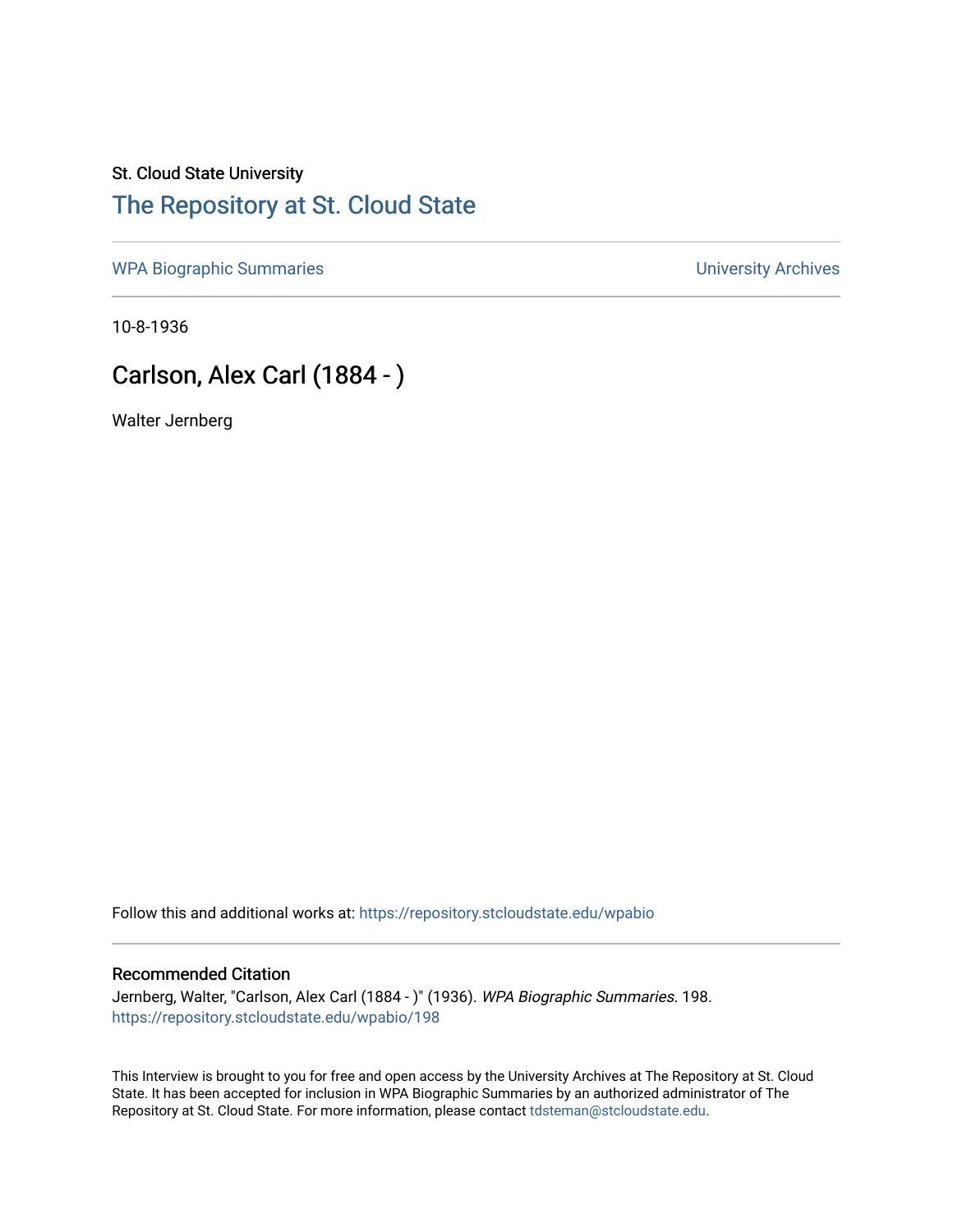### CARLSON, ALEX CARL  $File No. B-207$

 $, \ldots$ 

Alex C. Calrson was born on January 7, 1884 at Bohnsland, Sweden, the son of Carl and Thelma (Backman) Carlson. Both parents were born in Sweden. The father, Carl, was an officer in the Swedish Army for a number of years.

Alex C. Carlson received his education in Sweden and in the United States. After he had arrived at Saint Cloud he learned the trade of a granite cutter. , He put himself through the city schools and through Business College. He also studied law and worked in an attorney's office for a number of years while employed as a granite cutter. In **1917** Mr. Carlson established the Monumental Sales and Manufacturing Company, of which he was secretary and treasurer, as well as general manager. The company was incorporated with a capital stock of one million dollars and a surplus of two hundred and sixty thousand dollars Its product being shipped all over the United States and Canada.

In 1908 **Alex** Carlson was married to Hattie Kuehn, who was born **in** Iowa and educated in Minnesota.

Two children have been born to Alex Carl and Hattie (Kuehn) Carlson: Selina, the firstborn, died when ten years old, and Gordon. Alex Carl Carlson and his wife are both active members of the Baptist Church, in which he has served as trustee and as treasurer. He is a member of the Woodmen of the World, **cit the** Saint Cloud Chamber of Commerce, and of the Kiwanis Club. Mr. Carlson devotes all of his time to the management of his business and has been very successful.

> Interviewed: Alex Carl Carlson Date: October 8, 1936 By: Walter Jernberg

Publication Granted